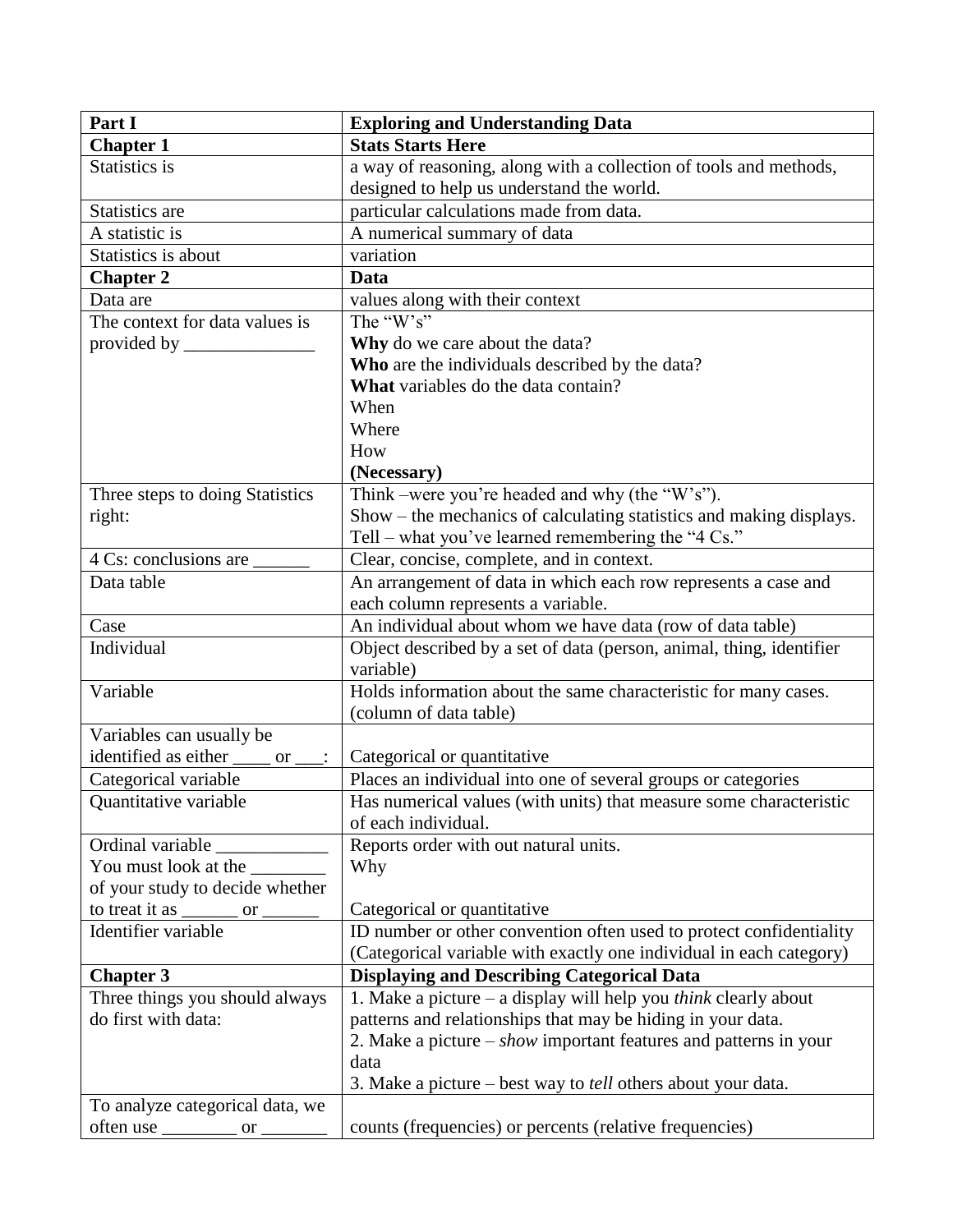| of individuals that fall into              |                                                                                                           |
|--------------------------------------------|-----------------------------------------------------------------------------------------------------------|
| various categories.                        |                                                                                                           |
| (Relative) Frequency table                 | Lists the categories in a categorical variable and the (percentage)                                       |
| [Distribution of a categorical             | count of observations for each category.                                                                  |
| variable]                                  |                                                                                                           |
| Area principle                             | In a statistical display, each data value should be represented by the                                    |
|                                            | same amount of area.                                                                                      |
| (Relative Frequency) Bar chart             | Shows a bar representing the (percentage) count of each category in                                       |
|                                            | a categorical variable.                                                                                   |
| Pie chart                                  | Shows how a "whole" divides into categories by showing a wedge                                            |
|                                            | of a circle whose area corresponds to the proportion in each                                              |
|                                            | category.                                                                                                 |
| Contingency table                          | Displays counts (percentages) of individuals falling into named                                           |
|                                            | categories on two (or more) variables, columns vs. rows. The table                                        |
|                                            | categorizes the individuals on all variables at once, to reveal                                           |
|                                            | possible patterns in one variable that may be contingent on the                                           |
|                                            | category of the other.                                                                                    |
| Marginal distribution                      | The distribution of one of the variables alone is seen in the totals                                      |
|                                            | found in the last row/column of a contingency table. (see frequency                                       |
|                                            | table)                                                                                                    |
| Conditional distribution                   | The distribution of a variable restricting the Who to consider only a                                     |
|                                            | smaller group of individuals.                                                                             |
|                                            | [A single row (column) of the contingency table.]                                                         |
| Relationships among                        |                                                                                                           |
| categorical variables are                  |                                                                                                           |
| described by calculating                   | percents                                                                                                  |
|                                            | counts                                                                                                    |
| from the <u>same</u> given. This<br>avoids | count variation between them.                                                                             |
| <b>Segmented Bar Chart</b>                 | A stacked relative frequency bar chart (100% total).                                                      |
|                                            | Often better than a pie chart for comparing distributions.                                                |
|                                            |                                                                                                           |
| Independent variables                      | [a pie chart within a bar chart]<br>The conditional distribution of one variable is the same for each     |
|                                            |                                                                                                           |
|                                            | category of the other.                                                                                    |
|                                            | [if rows (columns) of contingency table have = distributions]                                             |
| Simpson's paradox                          | When averages are taken across different groups, they can appear to                                       |
|                                            | contradict the overall averages                                                                           |
| <b>Chapter 4</b>                           | <b>Displaying Quantitative Data</b><br>Tells us what values a variable takes and how often it takes them. |
| Distribution of a quantitative<br>variable |                                                                                                           |
|                                            | Shows the pattern of variation of a (quantitative) variable.                                              |
| Stem-and-leaf plot                         | A sideways histogram that shows the individual values.                                                    |
|                                            | Bins/intervals might be the tens places with the ones places strung                                       |
|                                            | out sequentially to the right.                                                                            |
| Back-to-back stem-and-leaf plot            | Useful for comparing two related distributions with a moderate                                            |
|                                            | number of observations.                                                                                   |
| Dotplot                                    | Graphs a dot for each case against a single axis.                                                         |
| (Relative Frequency) Histogram             | Uses adjacent, equal-width bars to show the distribution of values in                                     |
|                                            | a quantitative variable. Each bar represents the (percentage) count                                       |
|                                            | falling in a particular interval of values. (% are useful for comparing                                   |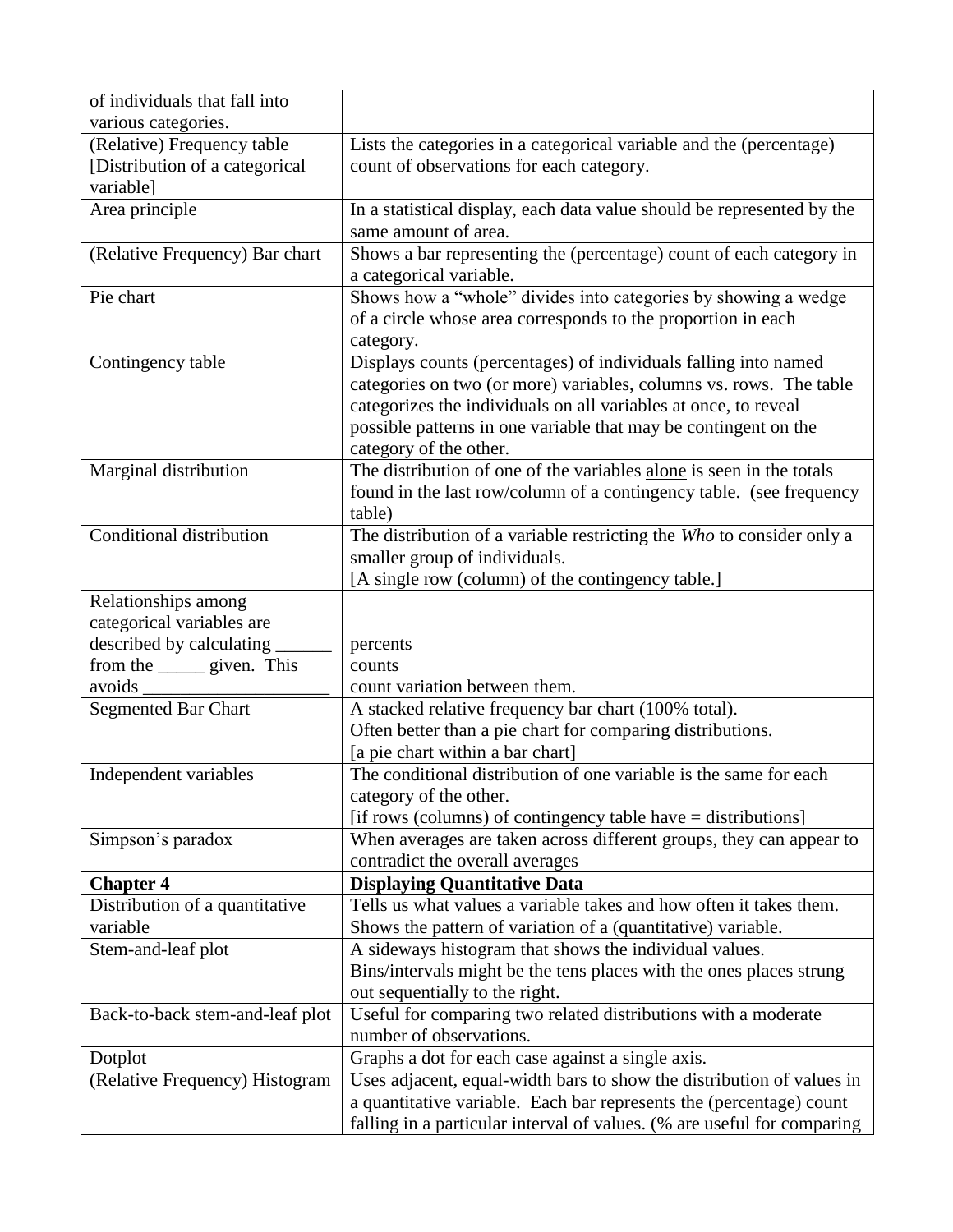|                                    | several distributions with different numbers of observations.)           |
|------------------------------------|--------------------------------------------------------------------------|
| A good estimate for how many       |                                                                          |
| bars will give a decent            | Number of observations                                                   |
| histogram $=$                      | 5                                                                        |
| Once we make a picture, we         | Shape, center, spread, and any unusual features.                         |
| describe a distribution by telling |                                                                          |
| about its                          |                                                                          |
| Shape                              | Uniform, single, multiple modes                                          |
|                                    | Symmetry vs. skewed                                                      |
| Uniform                            | A distribution that is roughly flat.                                     |
| Mode                               | A hump or local high point in the shape of the distribution of a         |
|                                    | variable (unimodal, bimodal, multimodal).                                |
| Symmetric                          | A distribution where the two halves on either side of the center look    |
|                                    | approximately like mirror images of each other.                          |
| Skewed (left/right)                | A non-symmetrical distribution where one tail stretches out further      |
|                                    | (to the left/right) than the other.                                      |
| Center                             | A "typical" value that attempts the impossible, summarizing the          |
|                                    | entire distribution with a single number. {midpoint}                     |
| Spread                             | A numerical summary of how tightly the values are clustered around       |
|                                    | the "center." {range}                                                    |
| Outliers                           | Extreme values that don't appear to belong with the rest of the data.    |
| Timeplot                           | Displays quantitative data collected over time (x-axis). Can reveal      |
|                                    | trends overlooked by histograms and stem-and-leaf plots that ignore      |
|                                    | time order. Often, successive values are connected with lines to         |
|                                    | show trends more clearly.                                                |
| Time series                        | Measurements of a variable taken at regular time intervals.              |
| Seasonal variation                 | A pattern in a time series that repeats itself at know regular intervals |
|                                    | of time.                                                                 |
| <b>Chapter 5</b>                   | <b>Describing Distributions Numerically</b>                              |
| Median                             | Middle value (balances data by counts) (equal-areas point)               |
| Range                              | $Max - min$ data values                                                  |
| pth percentile                     | Value such that $p$ percent of the observations fall at or below it.     |
| Lower quartile $(Q1)$              | Median of the lower half. $(25th$ percentile)                            |
| Upper quartile (Q3)                | Median of the upper half. (75 <sup>th</sup> percentile)                  |
| Interquartile range (IQR)          | $Q3 - Q1$ , the middle half of the data.                                 |
| 5-number summary                   | Max                                                                      |
|                                    | Q <sub>3</sub>                                                           |
|                                    | Median                                                                   |
|                                    | Q <sub>1</sub>                                                           |
|                                    | Min                                                                      |
| Suspected outlier                  | observation > $Q3 + (1.5)(IQR)$<br>If                                    |
|                                    | Or observation $\langle Q1 - (1.5)(IQR)$                                 |
| <b>Boxplot</b>                     | Displays the 5-number summary as a central box with whiskers that        |
|                                    | extend to the non-outlying data values. Particularly effective for       |
|                                    | comparing groups. However, a histogram or stem-and-leaf plot is a        |
|                                    | clearer display of the shape of a distribution.                          |
| Mean                               | [Average]                                                                |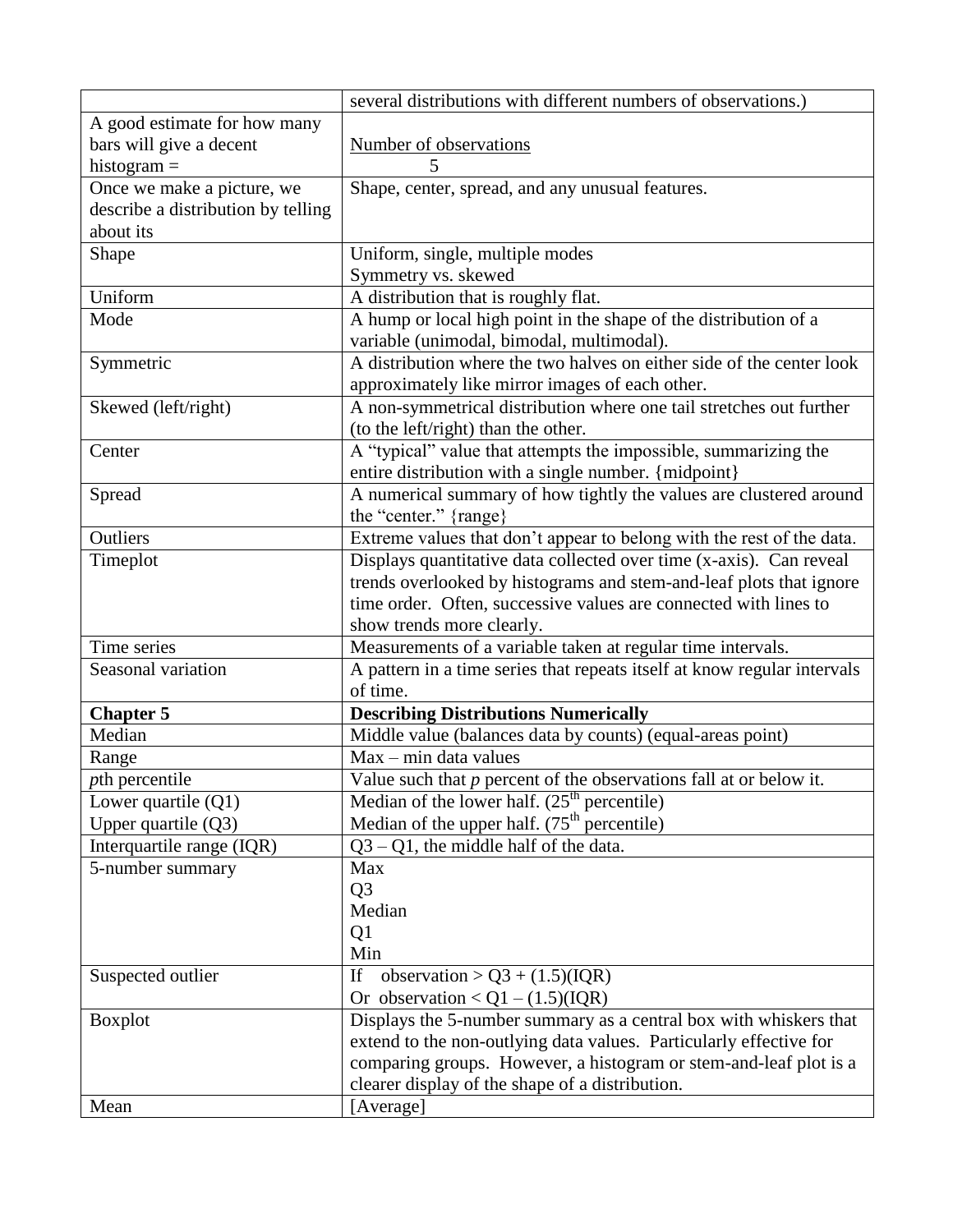|                                                                        | $\overline{x} = \frac{\sum x}{\sum x}$                                                            |
|------------------------------------------------------------------------|---------------------------------------------------------------------------------------------------|
|                                                                        |                                                                                                   |
|                                                                        | Add up all the numbers and divide by n                                                            |
|                                                                        | (balance point, by size) (balances deviations)                                                    |
| Deviation                                                              | How far each data value is from the mean.                                                         |
| Variance                                                               | $s^{2} = \frac{\sum (x - \overline{x})^{2}}{n-1}$                                                 |
|                                                                        |                                                                                                   |
|                                                                        | Sum of the squared deviations from the mean, divided by $n - 1$ .                                 |
| <b>Standard deviation</b>                                              | $s = \sqrt{\frac{\sum (x - \overline{x})^2}{n - 1}}$                                              |
|                                                                        |                                                                                                   |
|                                                                        | The square root of the variance (gets us back to the original units)                              |
| Report summary statistics to                                           |                                                                                                   |
| decimal places                                                         | 1 or 2                                                                                            |
|                                                                        | more than the original data.                                                                      |
| When describing the                                                    |                                                                                                   |
| distribution of a quantitative                                         |                                                                                                   |
| variable, if the shape is skewed                                       |                                                                                                   |
|                                                                        | median and IQR (they are based on position)                                                       |
| If the shape is symmetric then                                         |                                                                                                   |
| repeat calculations without                                            | mean and standard deviation (they are based on size/value)                                        |
| if present.                                                            | outliers                                                                                          |
| A complete analysis of data                                            |                                                                                                   |
| almost always includes:                                                | Verbal, visual, and numerical summaries.                                                          |
| Answers are ______, not _____                                          | sentences, numbers                                                                                |
| <b>Chapter 6</b>                                                       | The Standard Deviation as a Ruler and the Normal Model                                            |
| Adding (subtracting) a constant                                        |                                                                                                   |
|                                                                        | adds (subtracts)                                                                                  |
| the same constant to measures                                          |                                                                                                   |
| of position/center and                                                 |                                                                                                   |
| measures of spread.                                                    | does not change                                                                                   |
| Multiplying (dividing) every                                           |                                                                                                   |
| data value by a constant                                               |                                                                                                   |
| the same constant                                                      | multiplies (divides)                                                                              |
| to measures of position/center                                         |                                                                                                   |
| and ______________ measures of                                         | multiplies (divides)                                                                              |
| spread.                                                                |                                                                                                   |
| Changing the center and spread<br>of a variable is equivalent to _____ | changing its units.                                                                               |
| Standardizing                                                          | Uses the standard deviation as a ruler to measure distance from the                               |
|                                                                        | mean creating z-scores                                                                            |
|                                                                        |                                                                                                   |
|                                                                        | $z = \frac{(x - \overline{x})}{s}$<br>the number of standard deviations a value is from the mean. |
| z-scores tell us _______                                               |                                                                                                   |
| important uses are:                                                    | 1. Comparing values from different distributions (decathlon events)                               |
|                                                                        | or values based on different units.                                                               |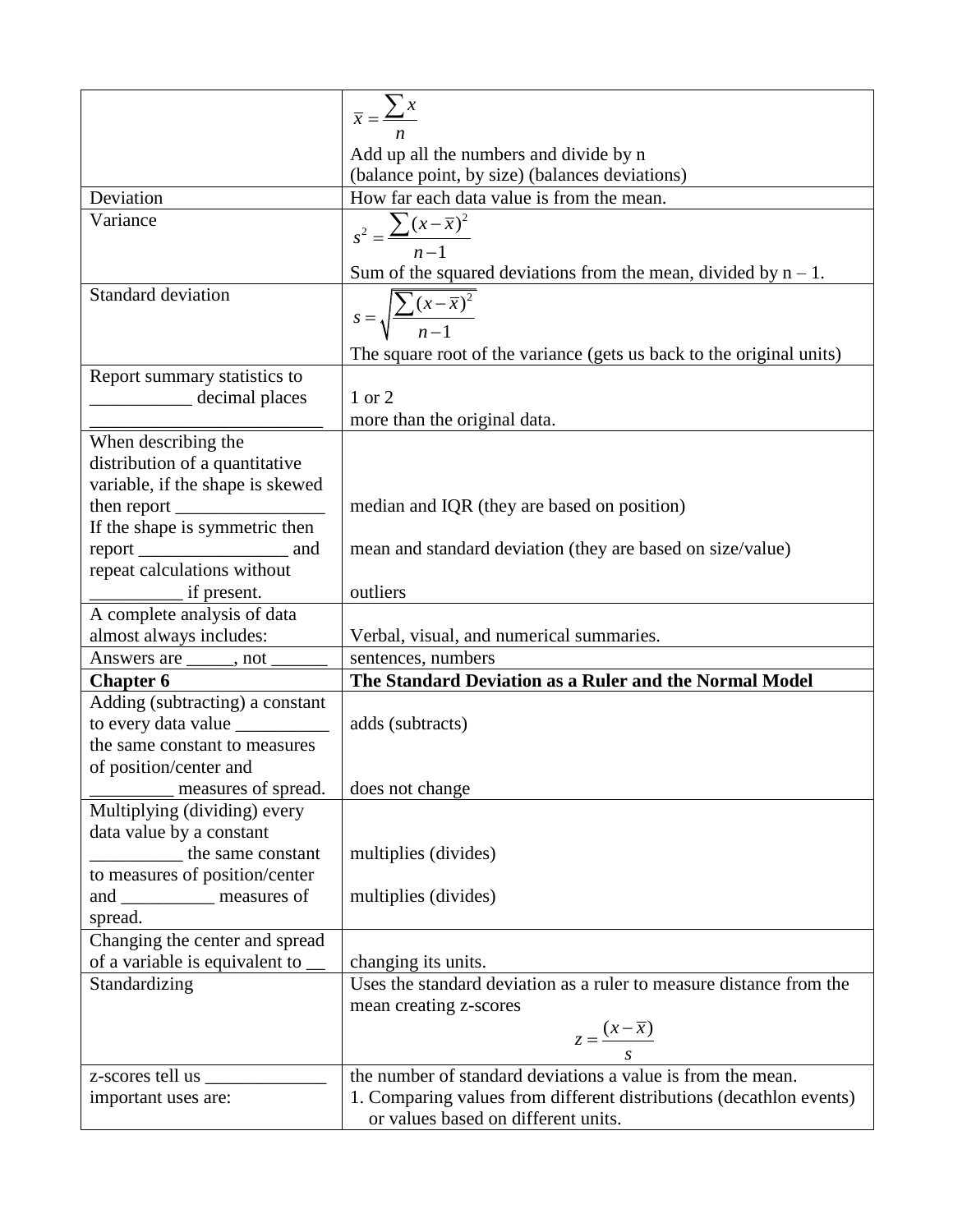| 2. Identifying unusual or surprising values among data.                                                                                                                                                                                                                                                                                                                                                                                             |  |
|-----------------------------------------------------------------------------------------------------------------------------------------------------------------------------------------------------------------------------------------------------------------------------------------------------------------------------------------------------------------------------------------------------------------------------------------------------|--|
| 3.                                                                                                                                                                                                                                                                                                                                                                                                                                                  |  |
|                                                                                                                                                                                                                                                                                                                                                                                                                                                     |  |
| Units can be eliminated by ______<br>standardizing the data.                                                                                                                                                                                                                                                                                                                                                                                        |  |
| have no units.<br>z-scores                                                                                                                                                                                                                                                                                                                                                                                                                          |  |
| When we standardize data to get                                                                                                                                                                                                                                                                                                                                                                                                                     |  |
| $\frac{1}{2}$ we do two things.<br>z-scores                                                                                                                                                                                                                                                                                                                                                                                                         |  |
| First we _______ the data by<br>shift                                                                                                                                                                                                                                                                                                                                                                                                               |  |
| subtracting the mean. Then we                                                                                                                                                                                                                                                                                                                                                                                                                       |  |
| the data by dividing by<br>rescale                                                                                                                                                                                                                                                                                                                                                                                                                  |  |
| their standard deviation.                                                                                                                                                                                                                                                                                                                                                                                                                           |  |
| Standardizing has the following<br>$Shape - is not changed.$                                                                                                                                                                                                                                                                                                                                                                                        |  |
| Center – the mean is shifted to $0$<br>affect on the distribution of a                                                                                                                                                                                                                                                                                                                                                                              |  |
| variable:                                                                                                                                                                                                                                                                                                                                                                                                                                           |  |
| Spread – the standard deviation is rescaled to 1<br>If the distribution of a                                                                                                                                                                                                                                                                                                                                                                        |  |
|                                                                                                                                                                                                                                                                                                                                                                                                                                                     |  |
| unimodal<br>quantitative variable is ________                                                                                                                                                                                                                                                                                                                                                                                                       |  |
| and ________ then the we can<br>roughly symmetric                                                                                                                                                                                                                                                                                                                                                                                                   |  |
| replace histograms by                                                                                                                                                                                                                                                                                                                                                                                                                               |  |
| approximating the distribution                                                                                                                                                                                                                                                                                                                                                                                                                      |  |
| a normal model.                                                                                                                                                                                                                                                                                                                                                                                                                                     |  |
| <b>Statistics</b>                                                                                                                                                                                                                                                                                                                                                                                                                                   |  |
| the data denoted with ________<br>Latin letters                                                                                                                                                                                                                                                                                                                                                                                                     |  |
| mean, __ standard deviation, __<br>$\bar{x}$ , s                                                                                                                                                                                                                                                                                                                                                                                                    |  |
| are numerically<br>Parameters                                                                                                                                                                                                                                                                                                                                                                                                                       |  |
| valued attributes [statistics] of a                                                                                                                                                                                                                                                                                                                                                                                                                 |  |
| model (they don't come from                                                                                                                                                                                                                                                                                                                                                                                                                         |  |
| the data, they just specify the                                                                                                                                                                                                                                                                                                                                                                                                                     |  |
| model) denoted with ________<br><b>Greek letters</b>                                                                                                                                                                                                                                                                                                                                                                                                |  |
| mean, __ standard deviation, _<br>$\mu, \sigma$                                                                                                                                                                                                                                                                                                                                                                                                     |  |
| A normal model is constructed<br>$y = \frac{1}{\sigma \sqrt{2\pi}} e^{-\frac{1}{2}(\frac{x-\mu}{\sigma})^2}$                                                                                                                                                                                                                                                                                                                                        |  |
| from a rather complex equation                                                                                                                                                                                                                                                                                                                                                                                                                      |  |
| only dependent on parameters                                                                                                                                                                                                                                                                                                                                                                                                                        |  |
| mean, standard deviation<br>$for \_\_\_$ and $\_\_\_\_$ .                                                                                                                                                                                                                                                                                                                                                                                           |  |
| $N(\mu,\sigma)$                                                                                                                                                                                                                                                                                                                                                                                                                                     |  |
| The distribution of each normal                                                                                                                                                                                                                                                                                                                                                                                                                     |  |
| model is $\_\_\_\,,\_\_\_\$ and $\_\_\_\_\$<br>unimodal, symmetric, and bell-shaped                                                                                                                                                                                                                                                                                                                                                                 |  |
| as show by its density curve.                                                                                                                                                                                                                                                                                                                                                                                                                       |  |
| We call it a density curve                                                                                                                                                                                                                                                                                                                                                                                                                          |  |
| because the equation for the                                                                                                                                                                                                                                                                                                                                                                                                                        |  |
| normal model adjusts the scale                                                                                                                                                                                                                                                                                                                                                                                                                      |  |
| (of y, height) so that the area                                                                                                                                                                                                                                                                                                                                                                                                                     |  |
| under the curve $=$ $\_\_\_\$ and gives                                                                                                                                                                                                                                                                                                                                                                                                             |  |
| the $\frac{1}{\sqrt{1-\frac{1}{\sqrt{1-\frac{1}{\sqrt{1-\frac{1}{\sqrt{1-\frac{1}{\sqrt{1-\frac{1}{\sqrt{1-\frac{1}{\sqrt{1-\frac{1}{\sqrt{1-\frac{1}{\sqrt{1-\frac{1}{\sqrt{1-\frac{1}{\sqrt{1-\frac{1}{\sqrt{1-\frac{1}{\sqrt{1-\frac{1}{\sqrt{1-\frac{1}{\sqrt{1-\frac{1}{\sqrt{1-\frac{1}{\sqrt{1-\frac{1}{\sqrt{1-\frac{1}{\sqrt{1-\frac{1}{\sqrt{1-\frac{1}{\sqrt{1-\frac{1}{\sqrt{1-\frac{1}{\sqrt{1-\frac{1}{\sqrt{1$<br>relative frequency |  |
| Specifically, it allows us to convert standard deviations into percents<br>This scaling is extremely                                                                                                                                                                                                                                                                                                                                                |  |
| important in conceptualizing<br>that are much easier to comprehend.                                                                                                                                                                                                                                                                                                                                                                                 |  |
| how unusual a value(z-score) is.                                                                                                                                                                                                                                                                                                                                                                                                                    |  |
|                                                                                                                                                                                                                                                                                                                                                                                                                                                     |  |
| To avoid having to work with<br>we convert our data to z-scores and use just one Standard Normal                                                                                                                                                                                                                                                                                                                                                    |  |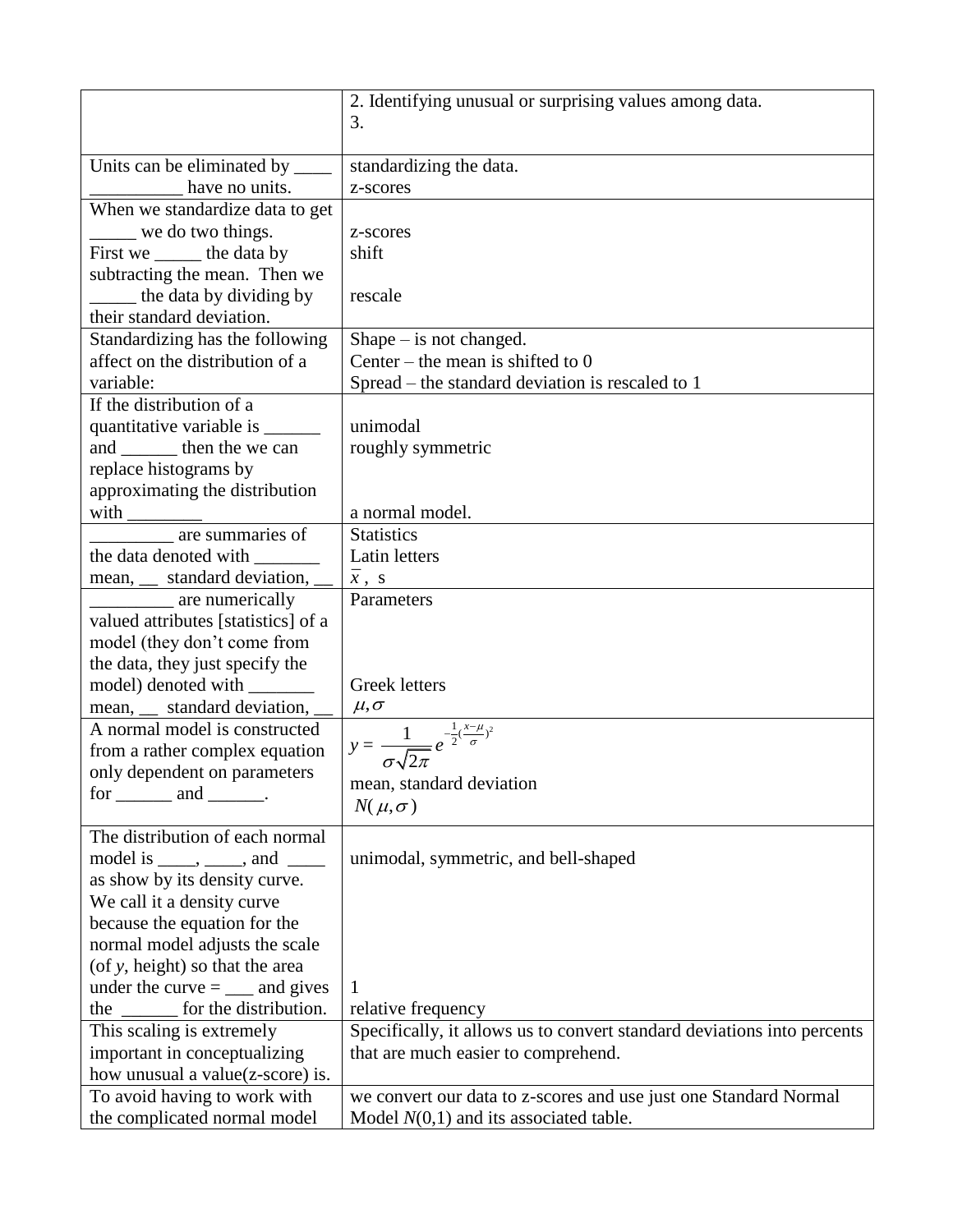| of tables for every possible<br>$N(\mu,\sigma)$<br>Normal percentile<br>Read from a table of normal probabilities, it gives the percentage of<br>values in a standard normal distribution found lying below a<br>particular z-score.<br>The easiest conversion (from                                                                                                                                                                                           |  |
|----------------------------------------------------------------------------------------------------------------------------------------------------------------------------------------------------------------------------------------------------------------------------------------------------------------------------------------------------------------------------------------------------------------------------------------------------------------|--|
|                                                                                                                                                                                                                                                                                                                                                                                                                                                                |  |
|                                                                                                                                                                                                                                                                                                                                                                                                                                                                |  |
|                                                                                                                                                                                                                                                                                                                                                                                                                                                                |  |
|                                                                                                                                                                                                                                                                                                                                                                                                                                                                |  |
|                                                                                                                                                                                                                                                                                                                                                                                                                                                                |  |
|                                                                                                                                                                                                                                                                                                                                                                                                                                                                |  |
| standard deviations to percents)                                                                                                                                                                                                                                                                                                                                                                                                                               |  |
| 68,95,99.7                                                                                                                                                                                                                                                                                                                                                                                                                                                     |  |
| rule. About _____ of the data fall<br>68%                                                                                                                                                                                                                                                                                                                                                                                                                      |  |
| within 1 standard deviation of                                                                                                                                                                                                                                                                                                                                                                                                                                 |  |
| the mean, about _____ within 2<br>95%<br>and about ______ within 3.<br>99.7%                                                                                                                                                                                                                                                                                                                                                                                   |  |
|                                                                                                                                                                                                                                                                                                                                                                                                                                                                |  |
| Use this TI function<br>normalcdf(lower z-score, upper z-score)<br>if asked to find % or area                                                                                                                                                                                                                                                                                                                                                                  |  |
| Use this TI function<br>invNorm(area to left)                                                                                                                                                                                                                                                                                                                                                                                                                  |  |
| output is z-score that may have to be converted back<br>If given % or area                                                                                                                                                                                                                                                                                                                                                                                     |  |
| $\frac{1}{\sqrt{1-\frac{1}{\sqrt{1-\frac{1}{\sqrt{1-\frac{1}{\sqrt{1-\frac{1}{\sqrt{1-\frac{1}{\sqrt{1-\frac{1}{\sqrt{1-\frac{1}{\sqrt{1-\frac{1}{\sqrt{1-\frac{1}{\sqrt{1-\frac{1}{\sqrt{1-\frac{1}{\sqrt{1-\frac{1}{\sqrt{1-\frac{1}{\sqrt{1-\frac{1}{\sqrt{1-\frac{1}{\sqrt{1-\frac{1}{\sqrt{1-\frac{1}{\sqrt{1-\frac{1}{\sqrt{1-\frac{1}{\sqrt{1-\frac{1}{\sqrt{1-\frac{1}{\sqrt{1-\frac{1}{\sqrt{1-\frac{1}{\sqrt{1-\frac{1$<br>A normal probability plot |  |
| method than a histogram of                                                                                                                                                                                                                                                                                                                                                                                                                                     |  |
| checking the nearly normal                                                                                                                                                                                                                                                                                                                                                                                                                                     |  |
| condition, that the shape of the                                                                                                                                                                                                                                                                                                                                                                                                                               |  |
| unimodal                                                                                                                                                                                                                                                                                                                                                                                                                                                       |  |
| and<br>roughly symmetric                                                                                                                                                                                                                                                                                                                                                                                                                                       |  |
| If the normal probability plot is                                                                                                                                                                                                                                                                                                                                                                                                                              |  |
| roughly $\frac{1}{2}$<br>a diagonal straight line                                                                                                                                                                                                                                                                                                                                                                                                              |  |
| Then a normal model                                                                                                                                                                                                                                                                                                                                                                                                                                            |  |
| will approximate the (actual) data well.                                                                                                                                                                                                                                                                                                                                                                                                                       |  |
| The of a normal<br>Inflection point                                                                                                                                                                                                                                                                                                                                                                                                                            |  |
| curve identifies one standard                                                                                                                                                                                                                                                                                                                                                                                                                                  |  |
| deviation from the mean.                                                                                                                                                                                                                                                                                                                                                                                                                                       |  |
| 1. Good descriptions for some distributions of real data.<br>3 reasons normal distributions                                                                                                                                                                                                                                                                                                                                                                    |  |
| 2. Good approximations to many kinds of chance outcomes.<br>are important in statistics:                                                                                                                                                                                                                                                                                                                                                                       |  |
| 3. Utilized in many statistical inference procedures.                                                                                                                                                                                                                                                                                                                                                                                                          |  |
| <b>Exploring Relationships Between Variables</b><br>Part II                                                                                                                                                                                                                                                                                                                                                                                                    |  |
| <b>Chapter 7</b><br><b>Scatterplots, Association, and Correlation</b>                                                                                                                                                                                                                                                                                                                                                                                          |  |
| Shows the relationship between two quantitative variables on the<br>Scatterplot                                                                                                                                                                                                                                                                                                                                                                                |  |
| same cases (individuals).                                                                                                                                                                                                                                                                                                                                                                                                                                      |  |
| Explanatory (independent/input) variable<br>is plotted on the x-axis.                                                                                                                                                                                                                                                                                                                                                                                          |  |
| is plotted on the y-axis.<br>Response (dependent/output) variable                                                                                                                                                                                                                                                                                                                                                                                              |  |
| 1. Form: straight, curved, no pattern, other?<br>Once we make a scatterplot, we                                                                                                                                                                                                                                                                                                                                                                                |  |
| 2. Direction: $+$ or $-$ slope?<br>describe association by telling                                                                                                                                                                                                                                                                                                                                                                                             |  |
| 3. Strength: how much scatter {how closely points follow the form}<br>about:                                                                                                                                                                                                                                                                                                                                                                                   |  |
| 4. Unusual Features: outliers, clusters, subgroups?                                                                                                                                                                                                                                                                                                                                                                                                            |  |
| Association<br>is a deliberately vague                                                                                                                                                                                                                                                                                                                                                                                                                         |  |
| term describing the relationship                                                                                                                                                                                                                                                                                                                                                                                                                               |  |
| between two variables. If                                                                                                                                                                                                                                                                                                                                                                                                                                      |  |
| increases in one variable generally correspond to increases in the                                                                                                                                                                                                                                                                                                                                                                                             |  |
| other.                                                                                                                                                                                                                                                                                                                                                                                                                                                         |  |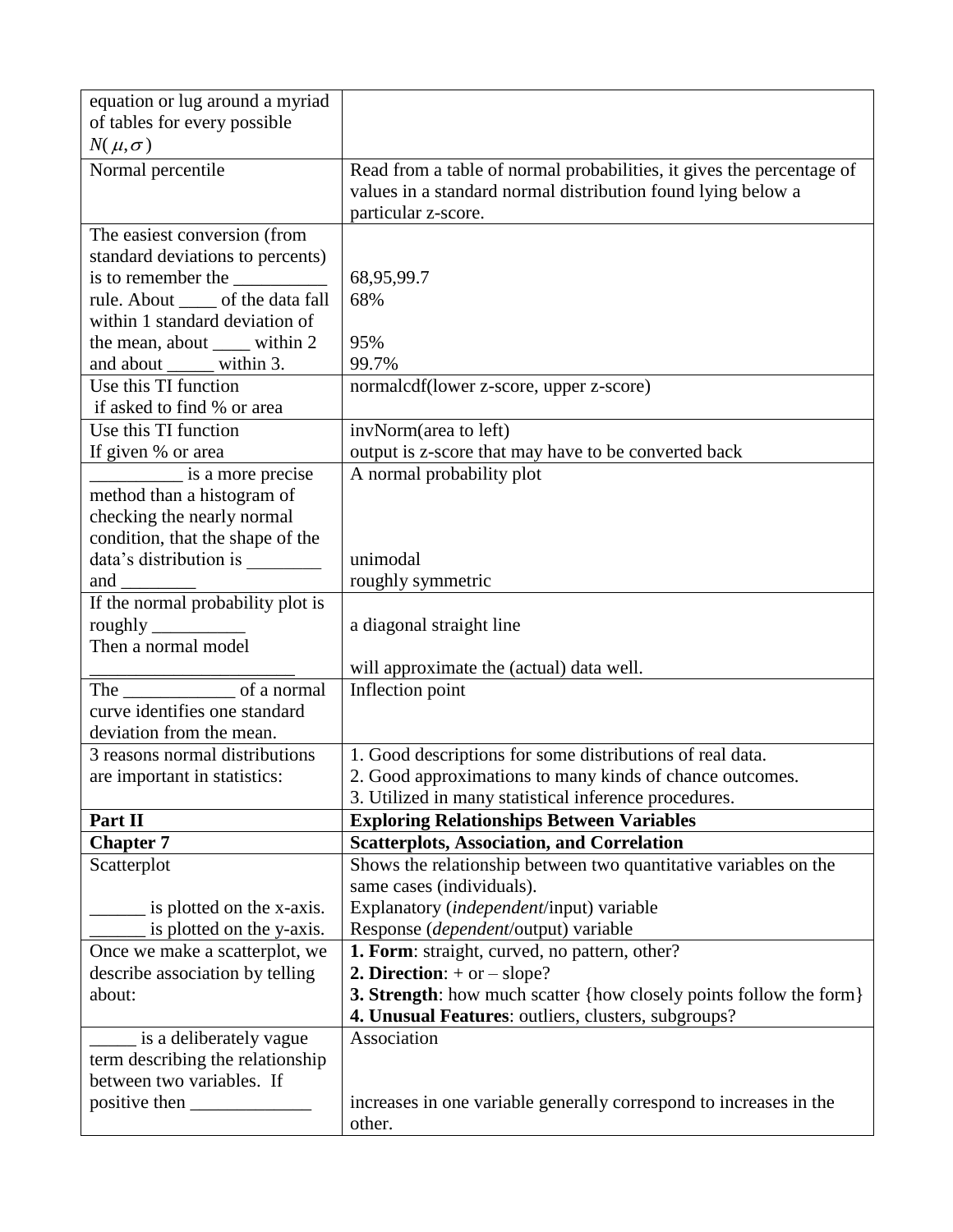| Correlation describes the _____                              | strength                                                                             |
|--------------------------------------------------------------|--------------------------------------------------------------------------------------|
| and of the                                                   | direction, linear                                                                    |
| relationship between two                                     |                                                                                      |
| variables, without                                           | quantitative                                                                         |
| significant<br>3 conditions needed for                       | outliers.                                                                            |
|                                                              | 1. Quantitative Variables                                                            |
| Correlation:                                                 | 2. Straight Enough                                                                   |
|                                                              | 3. Outlier                                                                           |
| The correlation coefficient is                               | finding the average product of the z-scores (standardized values).                   |
| found by $\_\_\_\_\_\_\_\_\_\$ .                             |                                                                                      |
|                                                              | $r = \frac{\sum z_x z_y}{n-1}$                                                       |
| It's value ranges from _                                     | $-1$ to $+1$                                                                         |
| , it has no $\_\_\_\_$ , and is                              | units.                                                                               |
| immune to changes of _______                                 | scale or order.                                                                      |
| Perfect correlation $r =$ _______,                           | $\pm 1$                                                                              |
| occurs only when __________.                                 | the points lie exactly on a straight line.                                           |
|                                                              | (you can perfectly predict one variable knowing the other)                           |
|                                                              | $\overline{0}$                                                                       |
| means that knowing one                                       |                                                                                      |
|                                                              | no information about the other variable.                                             |
| variable gives you _______<br>You should give the ______ and | Mean                                                                                 |
| $\frac{1}{2}$ of x and y along with                          | Standard deviation                                                                   |
| the correlation because                                      | Correlation is not a complete description of two-variable data and                   |
|                                                              | the its formula uses means and standard deviations in the z-scores.                  |
| Scatterplots and correlation                                 |                                                                                      |
| coefficients never prove _                                   | causation.                                                                           |
| Lurking variable                                             | A variable other than x and y that simultaneously affects both                       |
|                                                              | variables, accounting for the correlation between the two.                           |
| To add a categorical variable to                             |                                                                                      |
| an existing scatterplot                                      | use a different plot color or symbol for each category.                              |
| <b>Chapter 8</b>                                             | <b>Linear Regression</b>                                                             |
| Regression to the mean                                       | Because the correlation is always less than 1.0 in magnitude, each                   |
|                                                              | predicted $\hat{y}$ tends to be fewer standard deviations from its mean than         |
|                                                              | its corresponding x was from its mean. $(\hat{z}_y = r z_x)$                         |
| Residual                                                     | Observed value – predicted value                                                     |
|                                                              | $y - \hat{y}$                                                                        |
| If positive                                                  | Then the model makes an underestimate.                                               |
| If negative                                                  | Then the model makes an overestimate.                                                |
| Regression line                                              | The unique line that minimizes the variance of the residuals (sum of                 |
| Line of best fit                                             | the squared residuals).                                                              |
| For standardized values                                      | $\hat{z}_y = r z_x$                                                                  |
| For actual $x$ and $y$ values                                | $\hat{y} = b_0 + b_1 x$                                                              |
| To calculate the regression line                             |                                                                                      |
| in real units (actual $x$ and $y$                            | 1. Find slope, $b_1 = \frac{rs_y}{s_x}$                                              |
| values)                                                      |                                                                                      |
|                                                              | 2. Find y-intercept, plug $b_1$ and point (x, y) [usually ( $\bar{x}$ , $\bar{y}$ )] |
|                                                              | into $\hat{y} = b_0 + b_1 x$ and solve for $b_0$                                     |
|                                                              | 3. Plug in slope, $b_1$ , and y-intercept, $b_0$ , into $\hat{y} = b_0 + b_1x$       |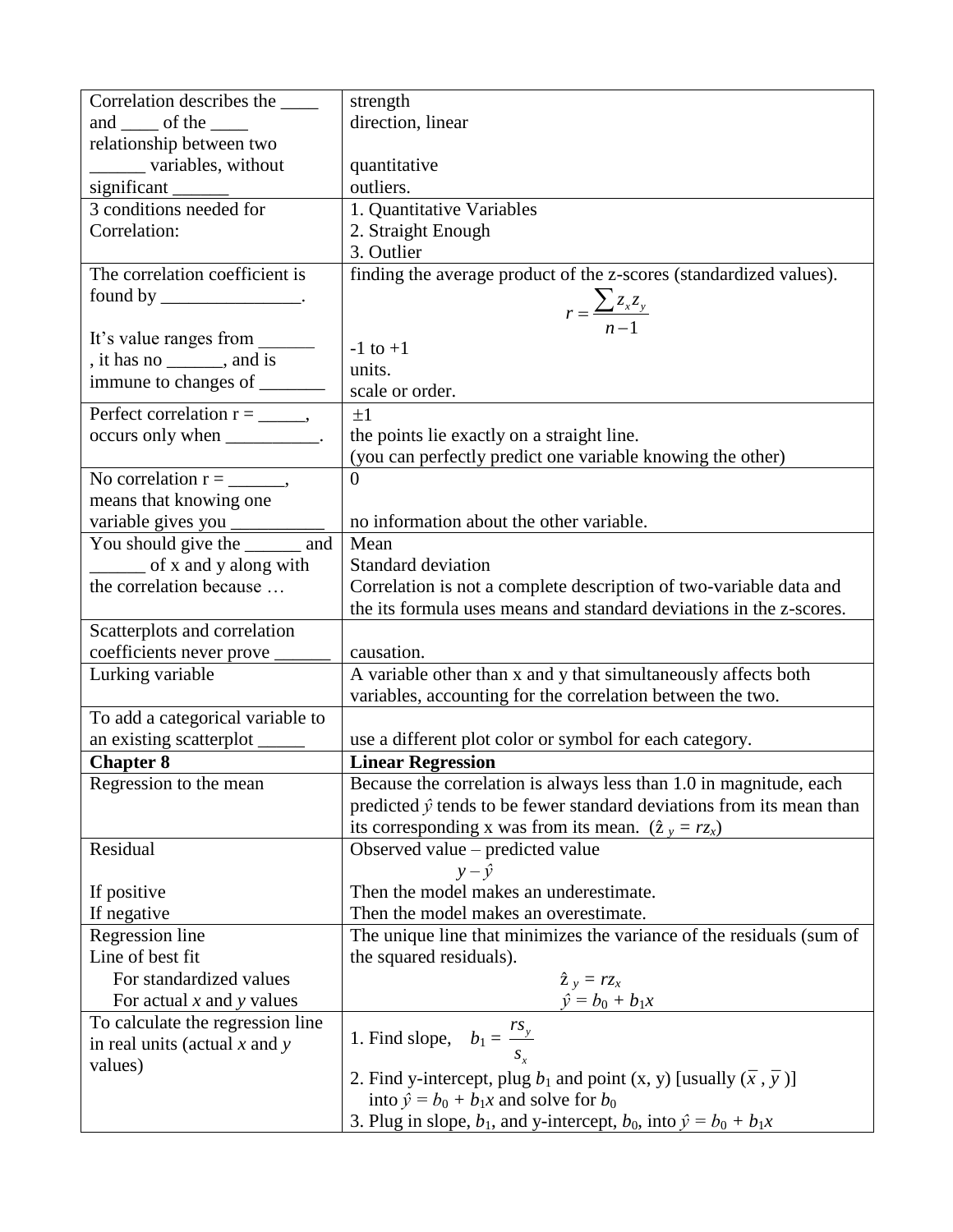| 3 conditions needed for Linear          | 1. Quantitative Variables                                                            |
|-----------------------------------------|--------------------------------------------------------------------------------------|
| <b>Regression Models:</b>               | 2. Straight Enough – check original scatterplot $\&$ residual scatterplot            |
| $/*$ same as correlation $*/$           | 3. Outlier (clusters) -points with large residuals and/or high leverage              |
| $R^2$                                   | The square of the correlation, $r$ , between $x$ and $y$                             |
|                                         | The success of the regression model in terms of the fraction of the                  |
|                                         | variation of y accounted for by the model.                                           |
|                                         | (XX% of the variability in y is accounted for by variation in $x$ )                  |
|                                         | (differences in $x$ explain XX% of the variability in $y$ )                          |
| A high $R^2$                            | Does not demonstrate the appropriateness of the regression.                          |
| Looking at a                            | a scatterplot of the residuals vs. the $x$ -values.                                  |
| is a good way to check the              |                                                                                      |
| <b>Straight Enough Condition.</b>       | (appropriateness)                                                                    |
| It should be                            | boring: uniform scatter with no direction, shape, or outliers                        |
| The <u>same</u> is the key to assessing | variation in the residuals                                                           |
| how well the model fits                 |                                                                                      |
| (extracts the form).                    |                                                                                      |
| Standard deviation of the               | Gives a measure of how much the points spread around the                             |
| residuals, $s_e$                        | regression line.                                                                     |
| $1 - R^2$                               | The fraction of the original variation left in the residuals.                        |
|                                         | (The percentage of variability not explained by the regression line.)                |
| Extrapolations                          | Dubious predictions of y-values based on $x$ -values outside the range               |
|                                         |                                                                                      |
|                                         | of the original data.                                                                |
| <b>Chapter 9</b>                        | <b>Regression Wisdom</b>                                                             |
| What can go wrong with                  | 1. Inferring Causation                                                               |
| regression:                             | 2.Extrapolation                                                                      |
|                                         | 3. Outliers and Influential Points                                                   |
|                                         |                                                                                      |
|                                         | 4. Change in Scatterplot Pattern                                                     |
|                                         | 5. Means (or other summaries) rather than actual data.                               |
| High leverage points                    | Have x-values far from $\bar{x}$ $((\bar{x}, \bar{y})$ is the fulcrum) and pull more |
|                                         | strongly on the regression line.                                                     |
| With enough leverage the                | residuals                                                                            |
| can appear deceptively small.           |                                                                                      |
| Leverage and residual produce           | 1) Extreme Conformers: don't influence model but do inflate R2                       |
| three flavors of outliers:              | 2) Large Residuals: might not influence model much but aren't                        |
|                                         | consistent with the overall form.                                                    |
|                                         | 3) Influential Points: those that distort the model                                  |
| Influential point                       | Omitting it from the data results in a very different regression model               |
| [most menacing]                         |                                                                                      |
| Influential points are often            | They distort the model which causes their residual to be small.                      |
| difficult to detect because             |                                                                                      |
| The surest way to verify an             | Calculate the regression line with and without the suspect point.                    |
| outlier and its affects is to           |                                                                                      |
| A histogram of the residuals            | Compliments a scatterplot of the residuals in the search for                         |
|                                         | conditions, such as subsets, that may compromise the effectiveness                   |
|                                         | of the regression model.                                                             |
| Consider comparing two or               | 1) Points with large residuals and/or high leverage.                                 |
| more regressions if you find            | 2) Change in Scatterplot Pattern as a result of changes over time or                 |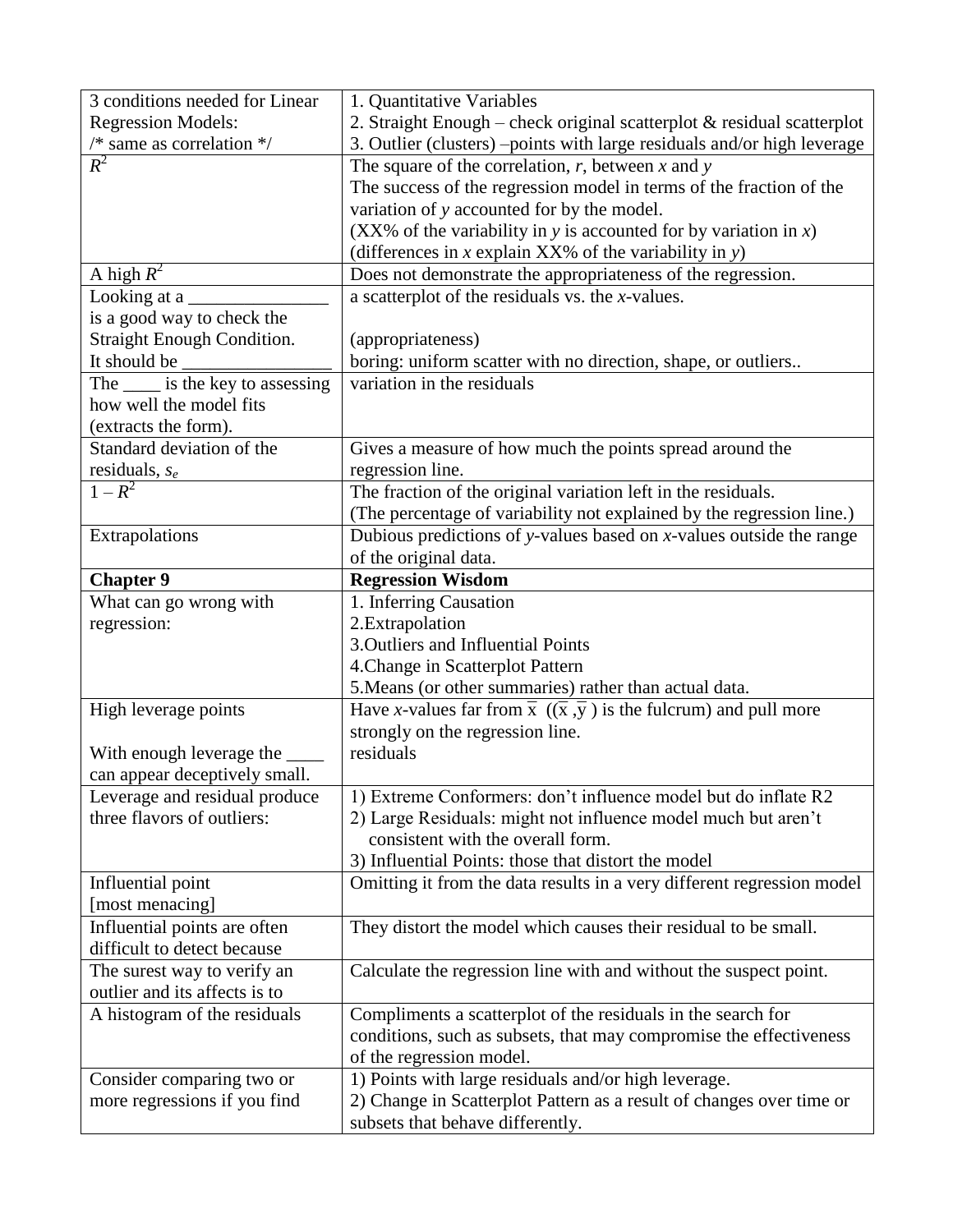| Regressions based on               |                                                                                                           |
|------------------------------------|-----------------------------------------------------------------------------------------------------------|
| summaries of the data              | Tend to look stronger than the regression on the original data.                                           |
| Because                            | Summary statistics are less variable than the underlying data.                                            |
| <b>Chapter 10</b>                  | <b>Re-expressing Data: Get It Straight!</b>                                                               |
| Re-expression                      | A means of altering the data to achieve the conditions/structure                                          |
|                                    | necessary to utilize particular summaries or models.                                                      |
| Several reasons to consider a      | 1. Make the form of a scatterplot straighter.                                                             |
| re-expression:                     | 2. Make the scatter in a scatterplot more consistent (not fan shaped).                                    |
|                                    | 3. Make the distribution of a variable (histogram) more symmetric.                                        |
|                                    | 4. Make the spread across different groups (boxplots) more similar.                                       |
| <b>Ladder of Powers</b>            | Orders the effects that the re-expressions have on the data                                               |
|                                    | 0 $-1/2$<br>$\overline{2}$<br>$1 \quad \blacksquare$<br>$\frac{1}{2}$<br>$-1$                             |
|                                    | $y^2$ y $\sqrt{y}$ log y -1/ $\sqrt{y}$ -1/y                                                              |
| A good starting point is ______    | taking logs.                                                                                              |
|                                    | try whacking the data with two logs (log x and log y).                                                    |
| Base 10 logs are roughly           | One less than the number of digits needed to write the number.                                            |
| Re-expression limitations:         | 1. Can't straighten scatterplots that turn around.                                                        |
|                                    | 2. Can't re-express "-" data values with $\sqrt{\frac{1}{2}}$ (+constant to shift > 0)                    |
|                                    | 3. Minimal affect on data values far from 1-100. (-constant to shift)                                     |
|                                    | 4. Can't unify multiple modes.                                                                            |
| When discussing the accuracy       | Appropriateness of the model as indicated by the residual plot                                            |
| or confidence of the linear        |                                                                                                           |
| regression model be sure to        | Success of the model as indicated by $R^2$                                                                |
| comment on both the $\_\&$ .       |                                                                                                           |
|                                    |                                                                                                           |
| Part III                           | <b>Gathering Data</b>                                                                                     |
| <b>Chapter 11</b>                  | <b>Understanding Randomness</b>                                                                           |
| What is it about random            | 1. Nobody can guess the outcome in advance.                                                               |
| selection that makes it seem       | 2. Outcomes are equally likely.                                                                           |
| fair?                              |                                                                                                           |
| Random event/phenomenon            | We know what outcomes could happen, but not which particular                                              |
|                                    | values will happen.                                                                                       |
|                                    | Outcomes that we cannot predict but that nonetheless have a regular                                       |
|                                    | distribution in very many repetitions.                                                                    |
| If our goal as statisticians is to | our greatest enemy and our most important tool.                                                           |
| uncover the truth about the        |                                                                                                           |
| world around us, then              |                                                                                                           |
| randomness is both                 |                                                                                                           |
| Simulation                         | A sequence of random outcomes that model a situation, often                                               |
|                                    | difficult to collect data on and with a mathematical answer hard to                                       |
|                                    | calculate.                                                                                                |
|                                    | Models random events by using random numbers to specify event                                             |
|                                    | outcomes with relative frequencies that correspond to the true real-                                      |
|                                    | world relative frequencies we are trying to model.                                                        |
|                                    | An artificial representation of a random process used to study its                                        |
|                                    | long-term properties.                                                                                     |
| Component                          | The most basic situation in a simulation in which something                                               |
| Outcome                            | happens at random. [random happening]<br>An individual result of a component [result of random happening] |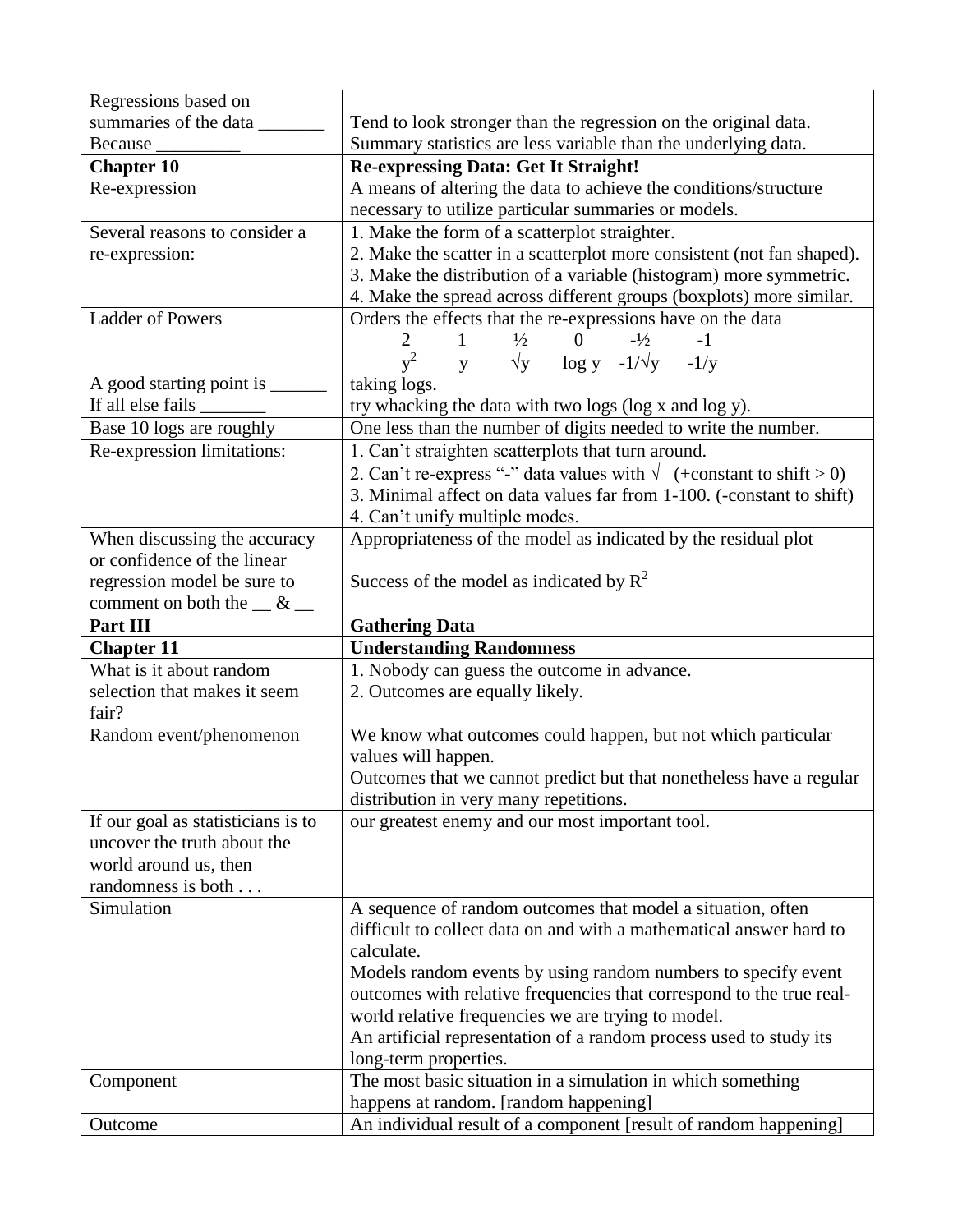| <b>Trial</b>                       | The sequence of several components representing events that we are                                                              |
|------------------------------------|---------------------------------------------------------------------------------------------------------------------------------|
| Response variable                  | pretending will take place.<br>The result of each trial with respect to what we were interested in.                             |
|                                    |                                                                                                                                 |
|                                    |                                                                                                                                 |
| <b>Chapter 12</b>                  | <b>Sample Surveys</b>                                                                                                           |
| Population                         | The entire group of individuals or instances about whom we hope to                                                              |
|                                    | learn, but examining all of them is usually impractical, if not                                                                 |
|                                    | impossible.                                                                                                                     |
| Sample                             | A (representative) subset of a population, examined in hope of                                                                  |
|                                    | learning about the population.                                                                                                  |
| Sample survey                      | A study that asks questions of a sample drawn from some population                                                              |
|                                    | in the hope of learning something about the entire population.(Polls)                                                           |
| Statistic                          | Any summary calculated from the (sampled) data.                                                                                 |
| They are written in                | Latin $(\bar{x}, s, r, b, \hat{p})$                                                                                             |
| Parameters                         | Key numbers in mathematical models used to represent reality.                                                                   |
| They are written in                | Greek $(\mu, \sigma, \rho, \beta, p)$<br>A numerically valued attribute of a model for a population, often                      |
| Population parameter               | unknowable and estimated from sampled data.                                                                                     |
| Sample statistic                   | Correspond to, and thus estimate, a population parameter.                                                                       |
| Representative Sample              | Statistics computed from it accurately reflect the corresponding                                                                |
|                                    | population parameters.                                                                                                          |
| <b>Bias</b>                        | Any systematic failure of a sampling method to represent its                                                                    |
|                                    | population. It is almost impossible to recover from.                                                                            |
| 5 common bias errors:              | 1. Voluntary response – individuals can choose on their own                                                                     |
|                                    | whether to participate in the sample. Always yields invalid                                                                     |
|                                    | samples.                                                                                                                        |
|                                    | 2. Convenience – when the sample is comprised of individuals                                                                    |
|                                    | readily available. Always yields a non-representative sample.                                                                   |
|                                    | 3. Undercoverage – when individuals from a subgroup of the                                                                      |
|                                    | population are selected less often than they should be.                                                                         |
|                                    | 4. Nonresponse – when a large fraction of those sampled will not or                                                             |
|                                    | cannot respond.                                                                                                                 |
|                                    | 5. Response – when respondents' answers might be affected by<br>suvey design, such as question wording or interviewer behavior. |
| is often the best use of           | Reducing biases                                                                                                                 |
| time and resources when            |                                                                                                                                 |
| sampling or surveying.             |                                                                                                                                 |
| Randomization                      | The best defense against bias.                                                                                                  |
|                                    | (stirring to make sure that on average the sample looks like the rest                                                           |
|                                    | of the population)                                                                                                              |
| Simple random sample (SRS)         | A sample in which each set of n elements in the population has an                                                               |
|                                    | equal chance of selection.                                                                                                      |
|                                    | The standard method of utilizing radomization to make the sample                                                                |
|                                    | representative of the population of interest.                                                                                   |
| Sampling variability               | The natural tendency of randomly drawn samples to differ from                                                                   |
| Sampling error                     | each other.                                                                                                                     |
| The precision of the statistics of |                                                                                                                                 |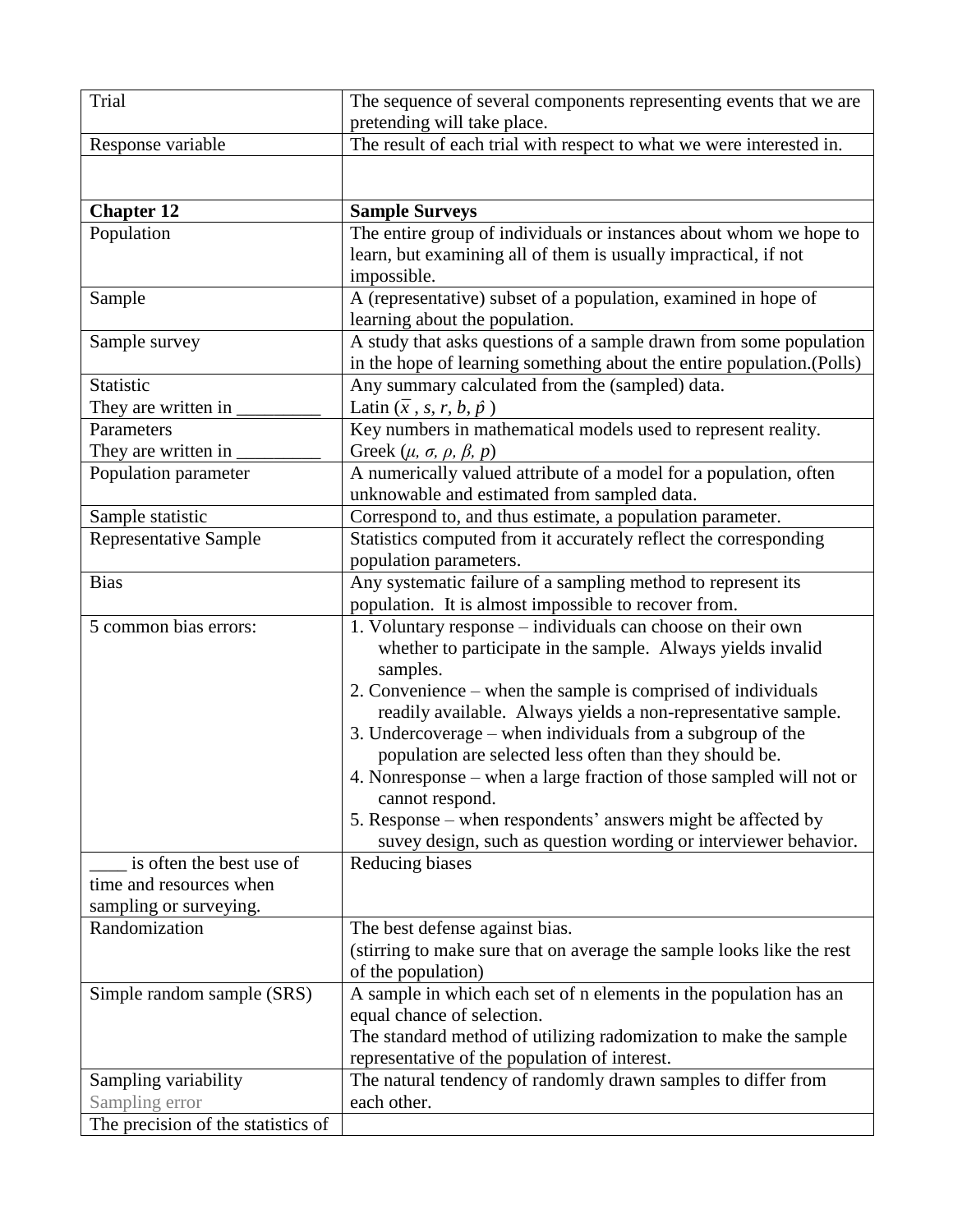| a sample depend on _            | the sample size (soup spoon)                                                             |
|---------------------------------|------------------------------------------------------------------------------------------|
| $not_$                          | its fraction of the larger population.                                                   |
| Census                          | A sample that consists of the entire population.                                         |
| Sampling frame                  | A list of individuals, which clearly defines but may not be                              |
|                                 | representative of the entire population, from which the sample is                        |
|                                 | drawn.                                                                                   |
| Stratified samples              | These samples can reduce sampling variability by identifying                             |
|                                 | homogeneous subgroups and then randomly sampling within each.                            |
| <b>Cluster</b> samples          | These samples randomly select among heterogeneous subgroups that                         |
|                                 | each resemble the population at large, making our sampling tasks                         |
|                                 | more manageable.                                                                         |
| Systematic samples              | These samples can work, when there is no relationship between the                        |
|                                 | order of the sampling frame and the variables of interest, and are                       |
|                                 | often the least expensive method of sampling. But we still want to                       |
|                                 | start them randomly.                                                                     |
| Multistage sample               | A sampling scheme that combines several sampling methods.                                |
| Identify the W's:               |                                                                                          |
| Why                             | Population and associated sampling frame.                                                |
| What                            | Parameter of interest and variables measured.                                            |
| Who                             | Sample actually drawn.                                                                   |
| When, Where, and How            | Given by the sampling plan.                                                              |
| /* previously Who < What $*/$   |                                                                                          |
| <b>Chapter 13</b>               | <b>Experiments and Observational Studies</b>                                             |
| Observational study             | A study based on data in which no manipulation of factors has been                       |
|                                 | employed (researchers don't assign choices). Usually focuses on                          |
|                                 | estimating differences between groups but is not possible to                             |
|                                 | demonstrate a causal relationship. Often used when an experiment                         |
|                                 | is impractical.                                                                          |
| Retrospective                   | Subjects are selected and then their previous conditions or behaviors<br>are determined. |
| Prospective                     | Subjects are followed to observe future outcomes. No treatments                          |
|                                 | are deliberately applied.                                                                |
| To prove a cause-and-effect     | a valid experiment.                                                                      |
| relationship we need to perform |                                                                                          |
|                                 |                                                                                          |
|                                 | manipulates factor levels                                                                |
|                                 | randomly assigns subjects                                                                |
| to these treatment levels, and  |                                                                                          |
| then $\qquad$                   | compares the responses of the subject groups                                             |
| across treatment levels.        | (boxplots are often a good choice for displaying results of groups)                      |
| Factor                          | A variable whose levels are controlled by the experimenter.                              |
| Level                           | The specific values that the experimenter chooses for a factor.                          |
| Treatment                       | The process, intervention, or other controlled circumstance applied                      |
|                                 | to randomly assigned experimental units. Treatments are the                              |
|                                 | different levels of a single factor or are made up of combinations of                    |
|                                 | levels of two or more factors.                                                           |
| are individuals on whom         |                                                                                          |
|                                 | <b>Experimental units</b>                                                                |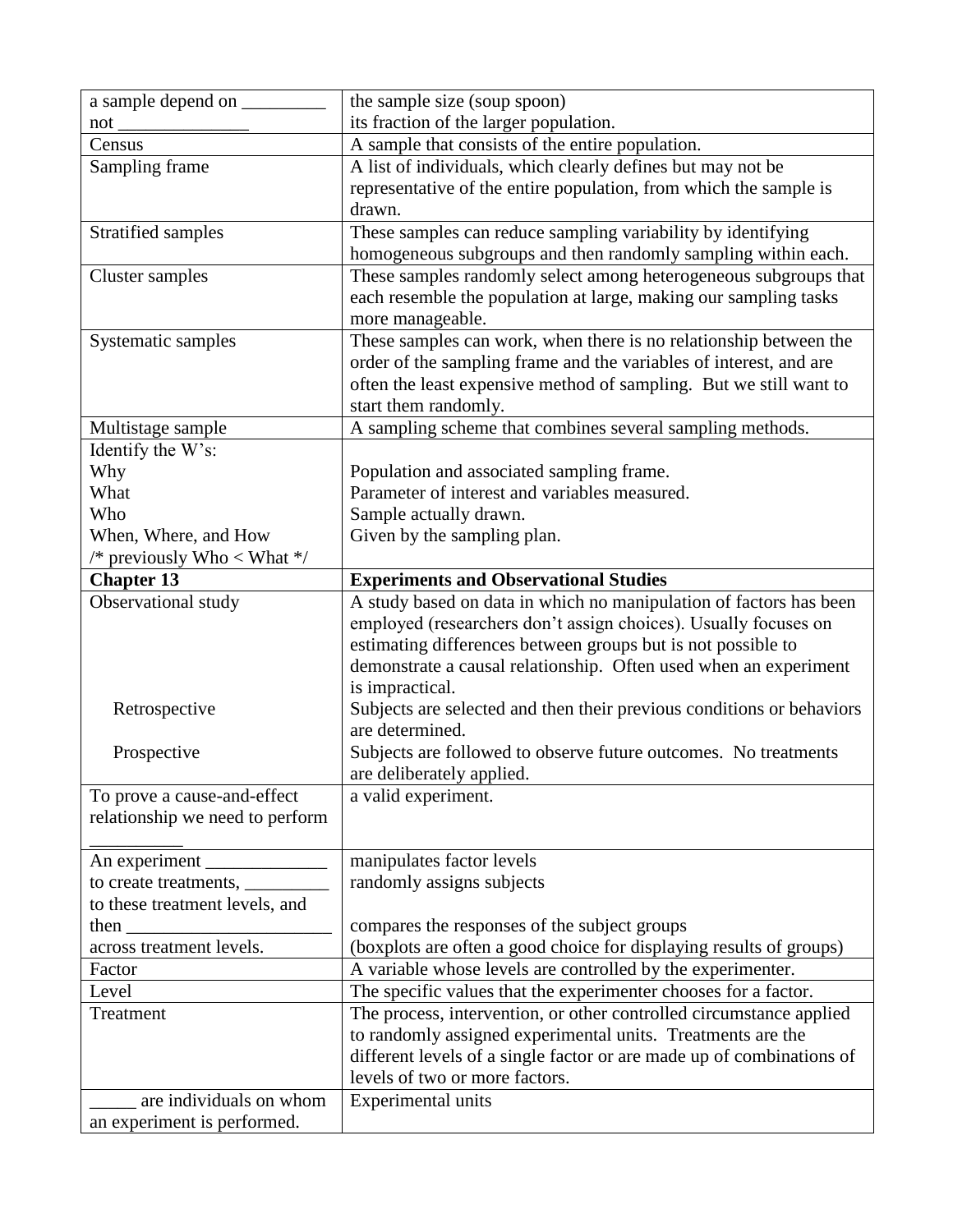| Usually called<br>$\overline{\phantom{a}}$ or | Subjects                                                                 |
|-----------------------------------------------|--------------------------------------------------------------------------|
| when human.                                   | Participants                                                             |
| Response                                      | A variable whose values are compared across different treatments.        |
| The 4 principals of                           | 1. Control sources of variation other than the factors we are testing    |
| experimental design:                          | by making conditions as similar as possible for all treatment            |
|                                               | groups.                                                                  |
|                                               | 2. Randomize subjects to treatments to even out effects that we          |
|                                               | cannot control.                                                          |
|                                               | 3. <b>Replicate</b> over as many subjects as possible. Would like to get |
|                                               | results from a representative sample of the population of interest.      |
|                                               | 4. Block and then randomize within to reduce the effects of              |
|                                               | identifiable attributes of the subjects that cannot be controlled.       |
| Control group                                 | The experimental units assigned to a baseline treatment level,           |
|                                               | typically either the default treatment, which is well understood, or a   |
|                                               | null, placebo treatment.                                                 |
|                                               | Their responses provide a basis for comparison.                          |
| Statistically significant                     | When an observed difference is too large for us to believe that it is    |
|                                               | likely to have occurred naturally (only by chance).                      |
| Placebo                                       | A (fake) treatment known to have no effect, administered so that all     |
|                                               | groups experience the same conditions.                                   |
| Placebo effect                                | The tendency of many human subjects (often 20% or more of                |
|                                               | experimental subjects) to show a response even when administered a       |
|                                               | placebo.                                                                 |
| <b>Blinding</b>                               | Individuals associated with an experiment are not aware of how           |
|                                               | subjects have been allocated to treatment groups.                        |
| 2 main classes of individuals                 | 1. those who could influence the results (subjects, treatment            |
| who can affect the outcome of                 | administrators, or technicians)                                          |
| an experiment:                                | 2. those who evaluate the results (judges, treating physicians, etc.)    |
| Single-blind                                  | When every individual in <i>either</i> of these classes is blinded.      |
| Double-blind                                  | When everyone in <b>both</b> classes is blinded.                         |
| <b>Block</b>                                  | Same idea for experiments as stratifying is for sampling.                |
|                                               | Group together subjects that are similar and randomize within those      |
|                                               | groups as a way to remove unwanted variation (of the differences         |
|                                               | between the groups so that we can see the differences caused by the      |
|                                               | treatments more clearly)                                                 |
|                                               | (Doing parallel experiments on different groups.)                        |
| Matching                                      | In a retrospective or prospective study, subjects who are similar in     |
|                                               | ways not under study may be paired and then compared with each           |
|                                               | other on the variables of interest as a way to reduce unwanted           |
|                                               | variation in much the same way as blocking.                              |
| Designs:                                      |                                                                          |
| Randomized block design                       | The randomization occurs only within blocks.                             |
| Completely random design                      | All experimental units have an equal chance of receiving any             |
|                                               | particular treatment.                                                    |
| The best experiments are.<br>usually:         | Randomized, comparative, double-blind, placebo-controlled.               |
|                                               |                                                                          |
| Lurking (Confounding)                         |                                                                          |
| variables are outside influences              |                                                                          |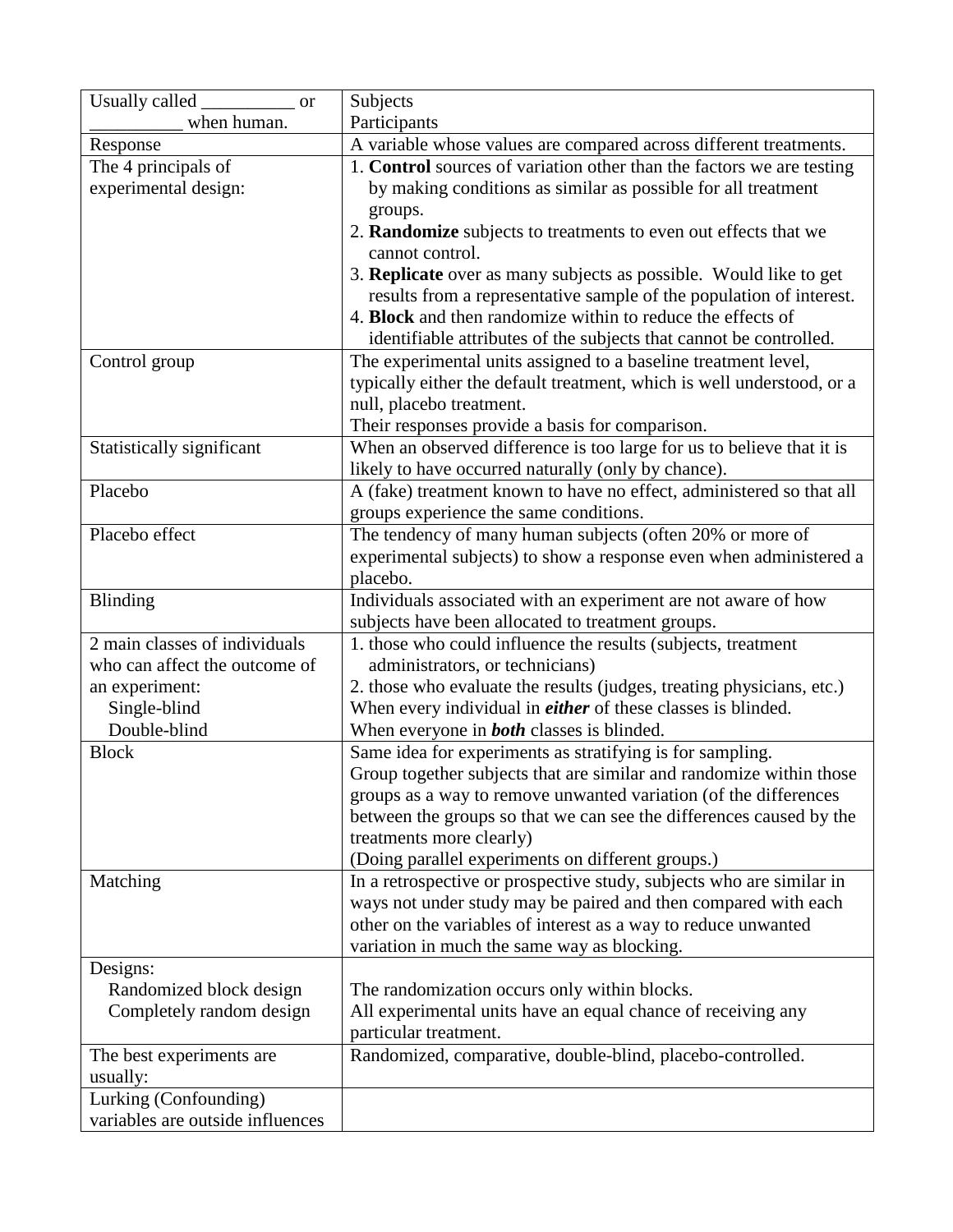| that make it<br>we                                        | harder to understand the relationship                                                                              |
|-----------------------------------------------------------|--------------------------------------------------------------------------------------------------------------------|
| are modeling with                                         | regression and observational studies (a designed experiment).                                                      |
| Lurking variable                                          | Creates an association between two other variables that tempts us to                                               |
|                                                           | think that one may cause the other.                                                                                |
|                                                           | [regression analysis or observational study]                                                                       |
|                                                           |                                                                                                                    |
| Confounding                                               | Some other variable associated with a factor has an effect on the                                                  |
|                                                           | response variable. [experiments]                                                                                   |
|                                                           | Arises when the response we see in an experiment is at least                                                       |
|                                                           | partially attributable to uncontrolled variables.                                                                  |
| Part IV                                                   | <b>Randomness and Probability</b>                                                                                  |
| <b>Chapter 14</b>                                         | <b>From Randomness to Probability</b>                                                                              |
| Probability                                               | The proportion of times the event occurs in many repeated trials of a                                              |
|                                                           | random phenomenon. (the long-term relative frequency of an event)                                                  |
| The rules and concepts of                                 | Random phenomena.                                                                                                  |
| probability give us a language<br>to talk and think about |                                                                                                                    |
| Trial                                                     | A single attempt or realization of a random phenomenon.                                                            |
| Outcome                                                   | The value measured, observed, or reported for each trial.                                                          |
| Event                                                     | A combination of outcomes usually for the purpose of attaching a                                                   |
|                                                           | probability to them. Denoted with bold capital letters, $A$ , $B$ , or $C$ .                                       |
| Independent                                               | The outcome of one trial doesn't influence or change the outcome of                                                |
|                                                           | another.                                                                                                           |
| The Law of Large Numbers                                  | The long-run relative frequency of repeated independent events                                                     |
| (LLN)                                                     | settles down to the true probability as the number of trials increases.                                            |
| Law of Averages                                           | Assumes that the more something hasn't happened, the more likely                                                   |
| (The lesson of LLN)                                       | it becomes.                                                                                                        |
|                                                           | Random processes don't need to compensate in the short run to get                                                  |
|                                                           | back to the right long-run probabilities. (Streaks happen - the coin                                               |
|                                                           | can't remember what happened and make things come out right.)                                                      |
| is just a casual term                                     | Relative frequencies                                                                                               |
| for probability.                                          | [at the beginning of the year it was a code-word for percent]                                                      |
| Probability of the event A                                | The likelihood of the event's occurrence                                                                           |
|                                                           | $P(A) = \frac{\text{number of outcomes in } A}{\text{total number of outcomes}}$<br>if outcomes are equally likely |
|                                                           |                                                                                                                    |
|                                                           | $0 \leq P(A) \leq 1$                                                                                               |
| Sample Space, S                                           | The collection of all possible outcome values.                                                                     |
| Something Has to Happen Rule                              | The sum of the probabilities of all possible outcomes must be 1.                                                   |
|                                                           | $P(S) = 1$                                                                                                         |
| <b>Complement Rule</b>                                    | The probability of an event occurring is 1 minus the probability that                                              |
|                                                           | $P(A) = 1 - P(A^c)$<br>it doesn't occur.                                                                           |
| Disjoint                                                  | Two events that share no outcomes in common, mutually exclusive.                                                   |
|                                                           | (outcomes cannot happen at the same time, one prevents the other)                                                  |
| The says:                                                 | <b>Addition Rule</b>                                                                                               |
| If A and B are disjoint events,                           |                                                                                                                    |
| Then the probability of $A$ or $B$                        | $P(A \cup B) = P(A) + P(B)$<br>$; U = Union$                                                                       |
| An assignment of probabilities                            | Each probability is between 0 and 1(inclusive)                                                                     |
| to outcomes is legitimate if                              | The sum of the probabilities is 1                                                                                  |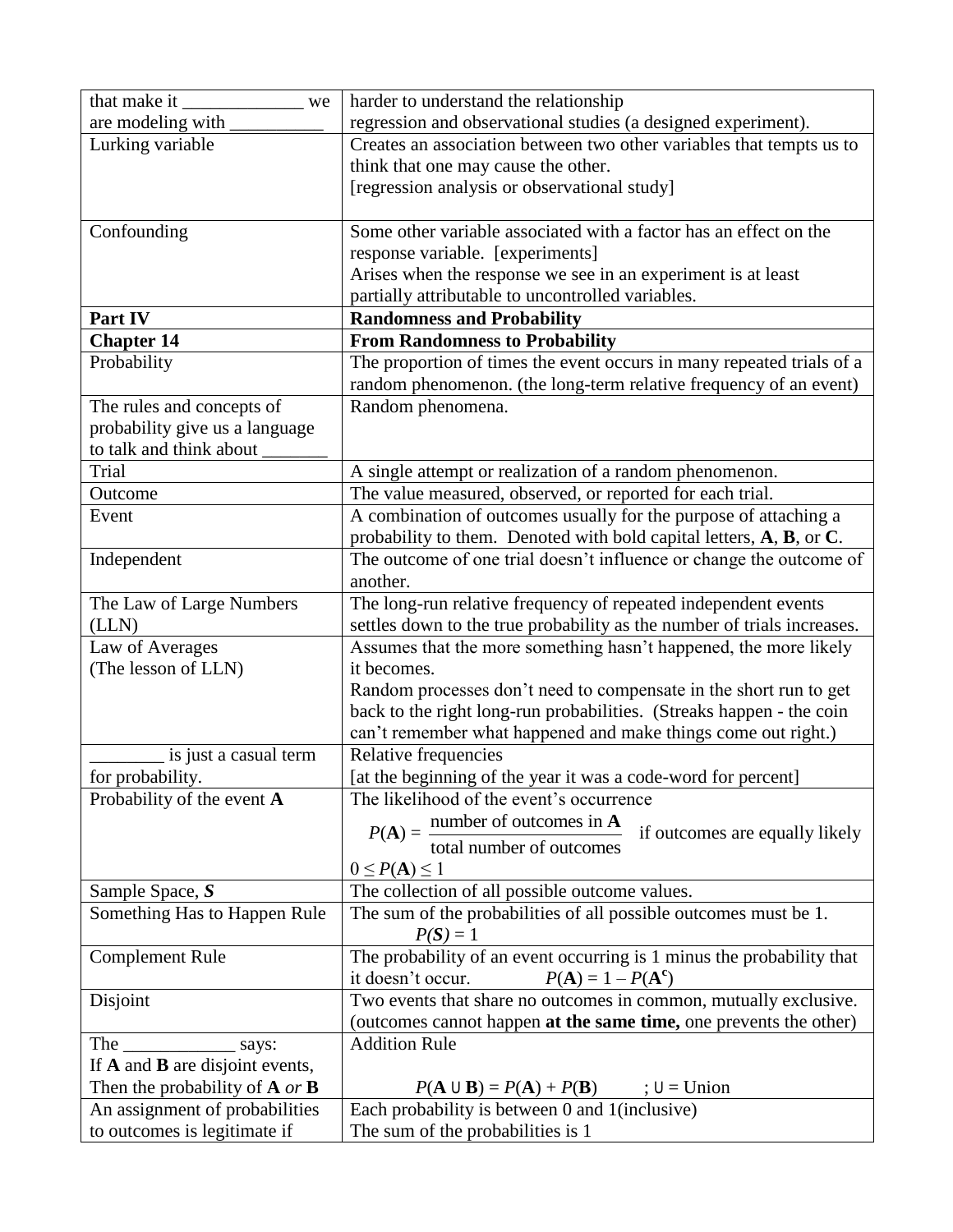|                                     | <b>Multiplication Rule</b>                                                                                            |
|-------------------------------------|-----------------------------------------------------------------------------------------------------------------------|
| If $A$ and $B$ are independent      |                                                                                                                       |
| events,                             |                                                                                                                       |
| Then the probability of $A$ and $B$ | $P(A \cap B) = P(A) \times P(B)$ ; $\cap$ = Intersection                                                              |
|                                     |                                                                                                                       |
|                                     |                                                                                                                       |
| <b>Chapter 15</b>                   | <b>Probability Rules!</b>                                                                                             |
| and __________ should               | Venn diagrams, two-way contingency tables                                                                             |
| be used to display the sample       |                                                                                                                       |
| space and aid probability           |                                                                                                                       |
| calculations.                       |                                                                                                                       |
| When working with                   |                                                                                                                       |
| probabilities:                      |                                                                                                                       |
| "or" is the of the two              | Union                                                                                                                 |
| events and translates into          | $+$                                                                                                                   |
| "and" is the _______ of the two     | Intersection                                                                                                          |
| events and translates into          | X                                                                                                                     |
| "not" & "at least " often           |                                                                                                                       |
|                                     | Complement                                                                                                            |
|                                     | General Addition Rule (avoids double counting when not disjoint)                                                      |
| For any two events, $A$ and $B$ ,   |                                                                                                                       |
| The probability of $A$ or $B$       |                                                                                                                       |
| <b>Conditional Probability</b>      | $\frac{P(A \cup B) = P(A) + P(B) - P(A \cap B)}{P(B \mid A) = \frac{P(A \cap B)}{P(A)}}$                              |
| [restricts the "Who"]               |                                                                                                                       |
|                                     |                                                                                                                       |
|                                     | $P(\mathbf{B}   \mathbf{A})$ is read "the probability of <b>B</b> given <b>A</b> ."                                   |
| The says:                           | General Multiplication Rule (adjusts for non-independence)                                                            |
| For any two events, $A$ and $B$ ,   |                                                                                                                       |
| The probability of $A$ and $B$      | $P(A \cap B) = P(A) \times P(B A)$                                                                                    |
| Events $A$ and $B$ are disjoint     | When $P(B A) = 0$ (From conditional probability formula because                                                       |
|                                     | the intersection as shown in a Venn diagram is 0.) /*see IL notes*/                                                   |
| Events A and B are independent      | When $P(B A) = P(B)$                                                                                                  |
| Tree diagram                        | Useful for showing sequences of (conditional) events and                                                              |
|                                     | when utilizing the General Multiplication Rule.                                                                       |
|                                     | The probabilities of each set of branches as well as disjoint final                                                   |
|                                     | outcomes sum to 1.                                                                                                    |
| <b>Reverse Conditioning</b>         |                                                                                                                       |
| We have $P(A B)$ but want ______    | P(B A)                                                                                                                |
| We need to find ______ and ____     | $P(A \cap B), P(A)$                                                                                                   |
|                                     | a tree diagram                                                                                                        |
| <b>Chapter 16</b>                   | <b>Random Variables</b>                                                                                               |
| Random variable                     | A variable, denoted by a capital letter $(X, Y, Z$ etc.), whose value is                                              |
|                                     | a numerical outcome of a random event.                                                                                |
|                                     | The theoretical data (possible outcomes) of a probability model.                                                      |
|                                     |                                                                                                                       |
| Discrete random variable            | Has a finite number of possible outcomes.                                                                             |
| Continuous random variable          | Takes all values in an interval of numbers (infinite or bounded).                                                     |
| Probability model                   | A function that associates a probability $P$<br>with each value of a discrete random variable X, denoted $P(X = x)$ , |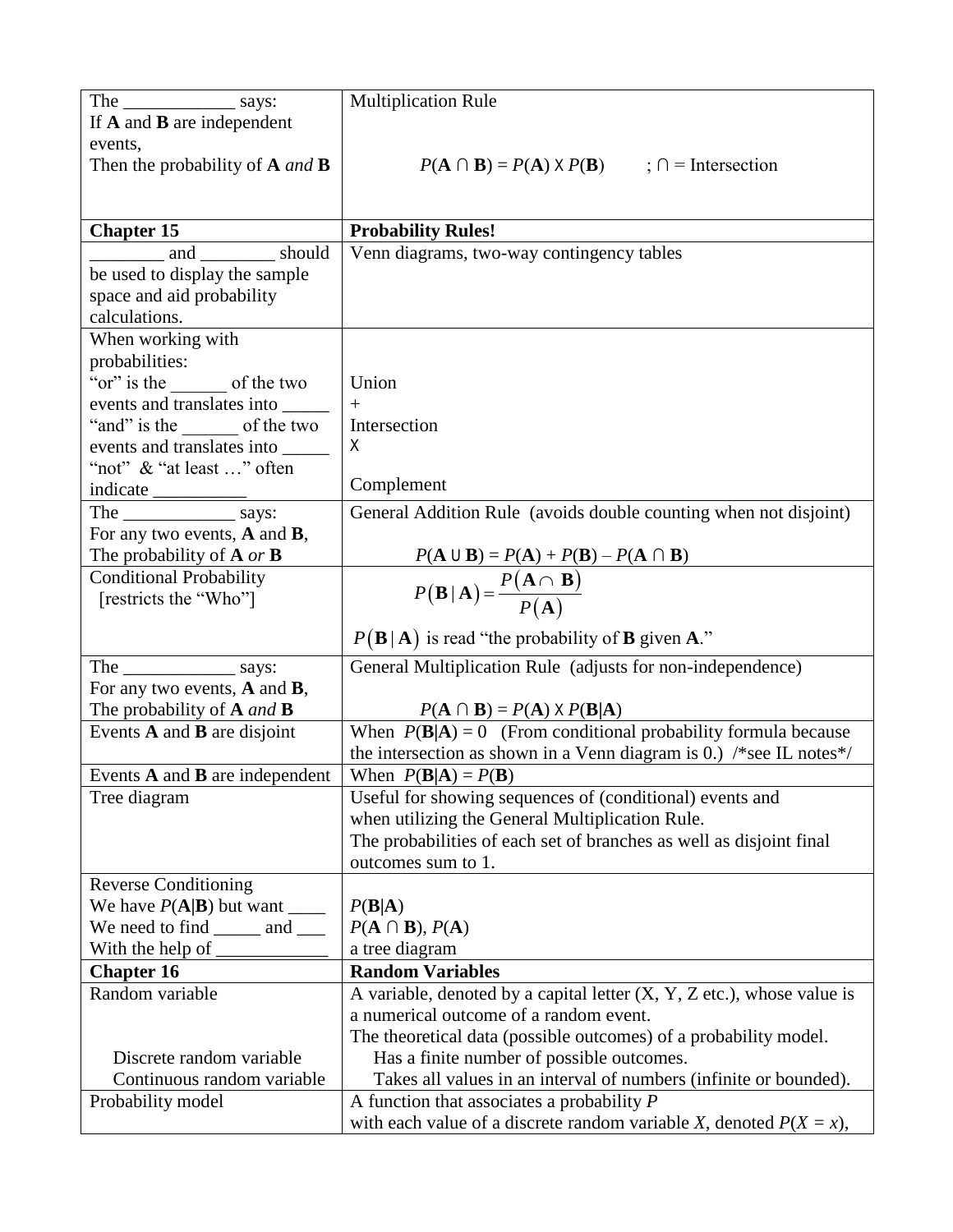|                                                               | or with any interval of values of a continuous random variable.                                           |
|---------------------------------------------------------------|-----------------------------------------------------------------------------------------------------------|
| Probability histogram                                         | Pictures the probability distribution of a discrete random variable.                                      |
|                                                               | (a relative frequency histogram for a very large number of trials)                                        |
| Density curve                                                 | Pictures the probability distribution of a continuous random variable                                     |
|                                                               | (normal distributions are 1 type)                                                                         |
| Expected value of a random                                    | The mean over the long run of a random variable.                                                          |
| variable.                                                     | If the random variable is discrete, multiply each possible value by                                       |
|                                                               | the probability that it occurs, and find the sum:                                                         |
|                                                               | $\mu_x = E(X) = \sum x_i p_i$                                                                             |
| Variance of a random variable.                                | The expected value of the squared deviation from the mean                                                 |
|                                                               | $\sigma^{2}_{x}$ = Var(X) = $\Sigma(x_i - \mu_x)^2 p_i$                                                   |
| Standard deviation of a random                                | Describes the spread of the model                                                                         |
| variable                                                      |                                                                                                           |
|                                                               | $\frac{\sigma_x = SD(X)}{a + b\mu_X} = \frac{\sqrt{Var(X)}}{(a \text{ and } b \text{ are constants)}}$    |
|                                                               |                                                                                                           |
|                                                               | $b\sigma_X$                                                                                               |
| $\mu_{X+Y} =$ $\mu_{X-Y} =$ $\ldots$                          | $\mu_X + \mu_Y$ $\mu_X - \mu_Y$                                                                           |
|                                                               | $\sqrt{\sigma_{x}^{2} + \sigma_{y}^{2}}$ , if X and Y are independent.                                    |
|                                                               | (Pythagorean Theorem of Statistics)                                                                       |
| $X_1 + X_2 \neq$                                              | 2X, $(X_1 \& X_2)$ are distinct random variables with the same $\mu$ and $\sigma$ .                       |
|                                                               | They aren't like terms)                                                                                   |
| $\mu_{X1+X2} =$ $\mu_{X1-X2} =$ $\ldots$                      | $\mu_{X1} + \mu_{X2} = 2\mu_X$ $\mu_{X1} - \mu_{X2} = 0$                                                  |
|                                                               | $\sqrt{\sigma_{x1}^2 + \sigma_{x2}^2} = \sqrt{2\sigma_{x1}^2} = \sigma_x\sqrt{2}$                         |
|                                                               |                                                                                                           |
| If two independent continuous<br>random variables have Normal | So does their sum or difference.                                                                          |
| models,                                                       |                                                                                                           |
| <b>Chapter 17</b>                                             | <b>Probability Models</b>                                                                                 |
| Bernoulli trial                                               | 1. two possible outcomes ("success" & "failure")                                                          |
|                                                               | 2. probability of success is constant $p$<br>$q = 1 - p$                                                  |
|                                                               | 3. trials are independent (or sample $<$ 10% of population)                                               |
| If number, $X$ , of Bernoulli trials                          | Then Geometric probability model, $Geom(p)$ :                                                             |
| until next success                                            | $P(X = x) = q^{x-1}p$                                                                                     |
| [measuring until success]                                     |                                                                                                           |
|                                                               | (Expected # of trials until success) $\mu = \frac{1}{p}$ $\sigma = \sqrt{\frac{q}{p^2}}$                  |
|                                                               |                                                                                                           |
| If number of successes, $X$ , in $n$                          | Then Binomial probability model, Binom $(n, p)$ :                                                         |
| Bernoulli trials                                              | $P(X = k) = \left(\frac{n}{k}\right)p^k q^{n-k}$ , where $\left(\frac{n}{k}\right) = \frac{n!}{k!(n-k)!}$ |
| [number of successes, no when]                                |                                                                                                           |
|                                                               | (Expected # of successes) $\mu = np$ $\sigma = \sqrt{npq}$                                                |
| <b>Assumptions</b>                                            | Theoretical mathematical requirements                                                                     |
|                                                               | (independence, large sample, etc.)                                                                        |
| Conditions                                                    | Practical guidelines that confirm (or sometimes override)                                                 |
|                                                               | assumptions.                                                                                              |